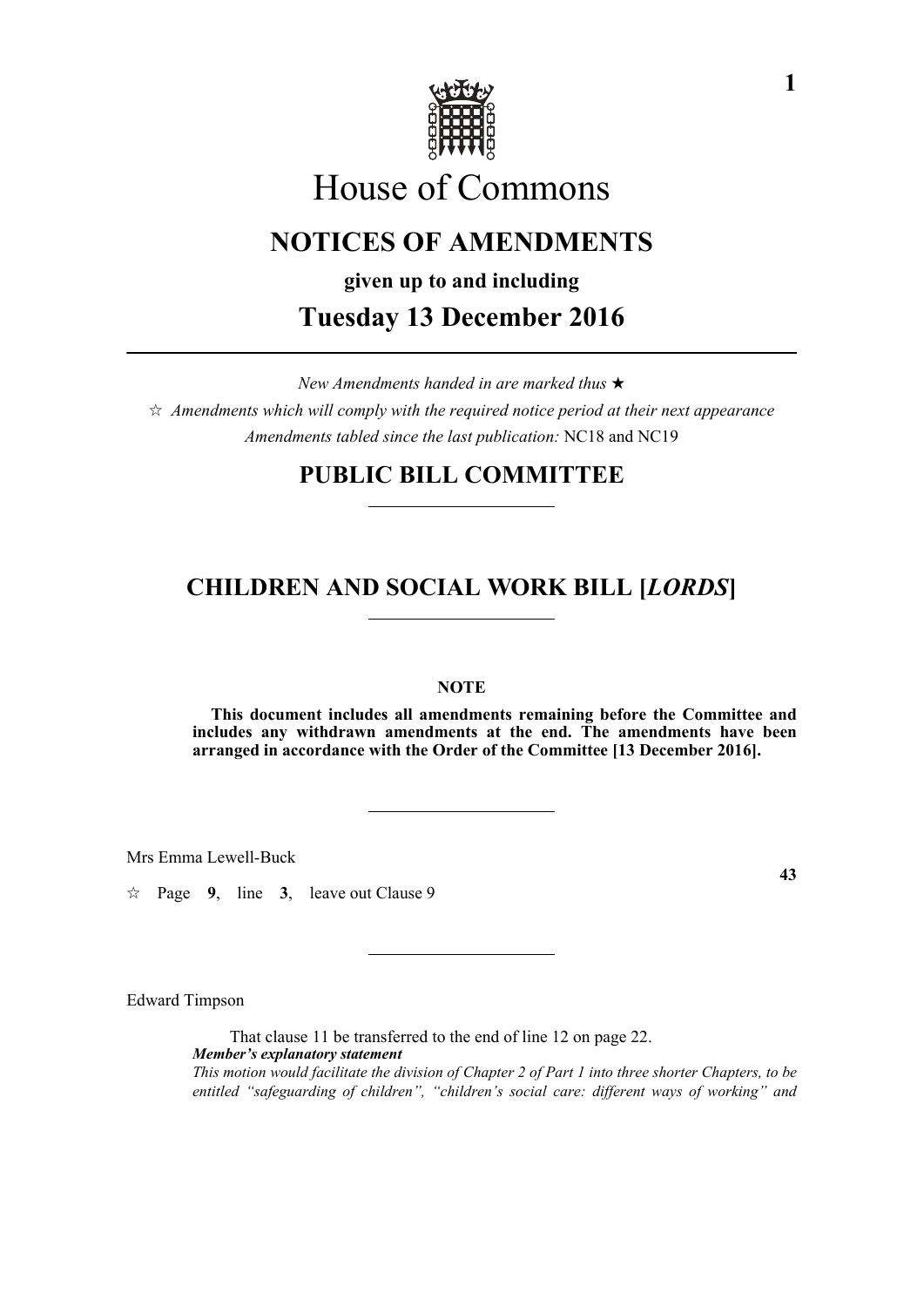*"other provision relating to children". Transferring clause 11 would enable it to appear in the Chapter entitled "other provision relating to children".*

#### Mrs Emma Lewell-Buck

 $\forall$  Clause **13**, page **11**, line **9**, leave out "unless they consider it inappropriate to do so" *Member's explanatory statement This amendment would ensure that the Practice Review Panel publishes a report on the outcome of any review.*

#### Mrs Emma Lewell-Buck

 $\approx$  Clause **13**, page **11**, line **11**, leave out subsection (5) *Member's explanatory statement This amendment is consequential to amendment 36.*

#### Mrs Emma Lewell-Buck

- $\approx$  Clause 13, page 11, line 30, at end insert—
	- "(7A) When exercising its functions under this section, the Panel must, in particular, have regard to—
		- (a) concerns relating to child safeguarding resulting from contact arrangements in families where one of the parents of the child in question has perpetrated domestic abuse, and
		- (b) the implementation of Practice Direction 12J in child contact arrangements."

# *Member's explanatory statement*

*This amendment would ensure that the Child Safeguarding Review Panel must have regard to circumstances around child contact arrangements that involve parents who have perpetrated domestic abuse. Practice Direction 12J (Child Arrangements and Contact Orders: Domestic Violence and Harm) aims to ensure that contact ordered with a parent who has perpetrated violence or abuse is safe and in the best interests of the child.*

#### Mrs Emma Lewell-Buck

 $\hat{\varphi}$  Clause **13**, page **11**, line **31**, leave out subsection (8) *Member's explanatory statement* 

*This amendment would remove the role of the Secretary of State with regards to giving guidance on serious child safeguarding cases to be reviewed, therefore ensuring the local authority's independence for this process.*

**36**

**41**

**37**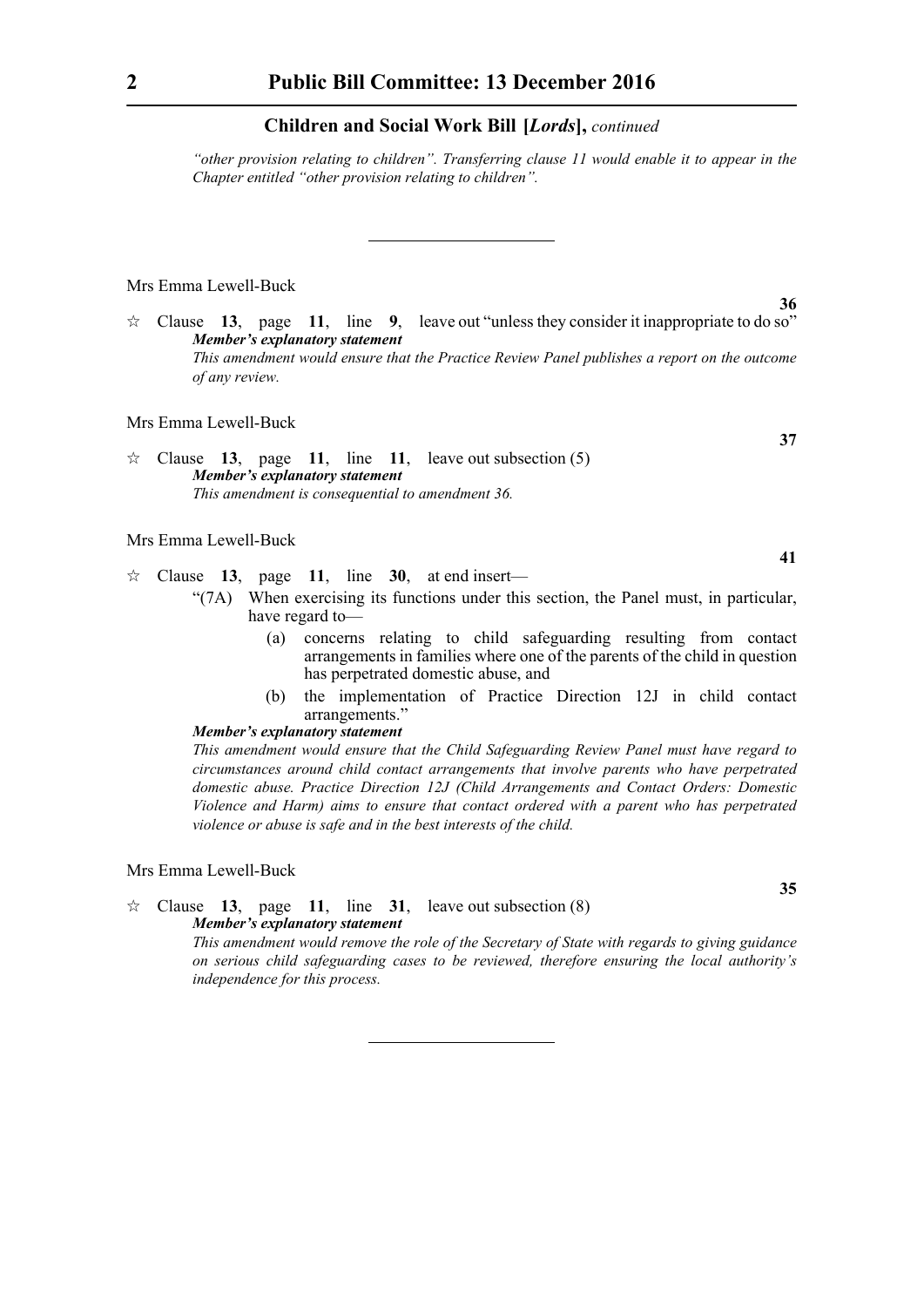#### Mrs Emma Lewell-Buck

 $\approx$  Clause **14**, page **12**, line **13**, at end insert—

"(c) the child dies or is seriously harmed by a perpetrator of domestic abuse in circumstances related to child contact."

# *Member's explanatory statement*

*This amendment would ensure that local authorities in England have a duty to notify the Child Safeguarding Practice Review Panel when a child dies or is seriously harmed by a perpetrator of domestic abuse in circumstances related to child contact.*

Stella Creasy Caroline Lucas Mrs Emma Lewell-Buck

**16**

**40**

Clause **16**, page **13**, line **11**, at end insert ", including unaccompanied refugee children once placed in the area, and unaccompanied refugee children who have been identified for resettlement in the area."

Mrs Emma Lewell-Buck

 $\angle$  Clause **17**, page **14**, line **12**, leave out subsection (6) *Member's explanatory statement This amendment would remove the role of the Secretary of State in determining certain arrangements for the working practices of safeguarding partners, ensuring that they remain locally accountable.*

Stella Creasy Caroline Lucas Mrs Emma Lewell-Buck

Clause **22**, page **17**, line **5**, at end insert—

"(3) Guidance given by the Secretary of State in connection with functions conferred by section 16E in relation to unaccompanied refugee children must be developed in accordance with the 1989 Convention on the Rights of the Child."

Mrs Emma Lewell-Buck

 $\approx$  Page 16, line 34, leave out Clause 22

**42**

**17**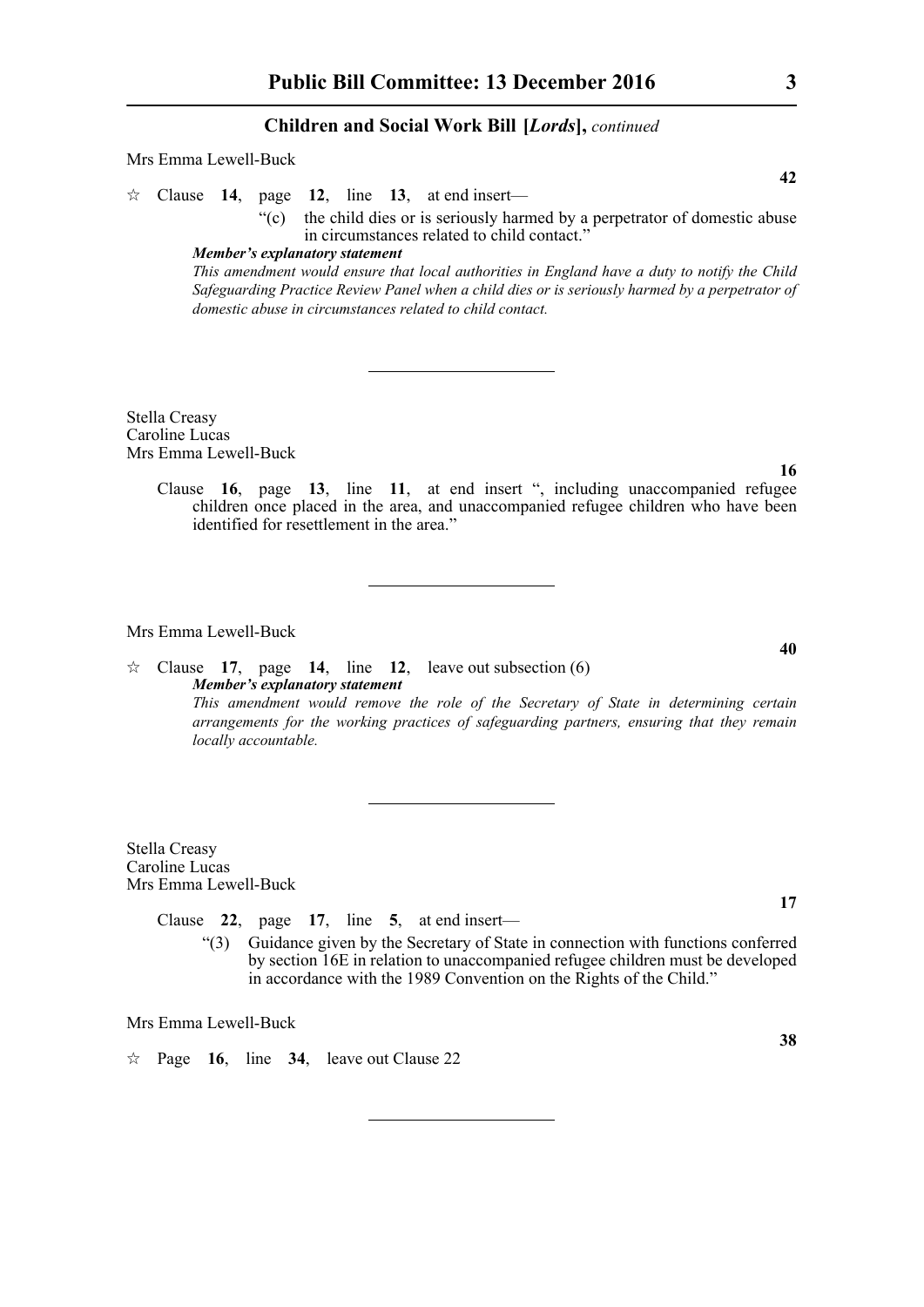Mrs Emma Lewell-Buck

 $\approx$  Clause 31, page 20, leave out line 4 *Member's explanatory statement This amendment would retain reference to the Health Service in the Employment Rights Act 1996.*

Edward Timpson

That clause 32 be transferred to the end of line 39 on page 19. *Member's explanatory statement* 

*The consequential amendments introduced by clause 32 are in Part 2 of Schedule 1. They replace or remove references to Local Safeguarding Children Boards (abolished by clause 30). Transferring clause 32 would enable it to appear in the new Chapter relating to the safeguarding of children (see the explanatory statement for the motion to transfer clause 11).*

# *NEW CLAUSES*

Edward Timpson

To move the following Clause—

#### **"Placing children in secure accommodation elsewhere in Great Britain**

Schedule (*Placing children in secure accommodation elsewhere in Great Britain*) contains amendments relating to—

- (a) the placement by local authorities in England and Wales of children in secure accommodation in Scotland, and
- (b) the placement by local authorities in Scotland of children in secure accommodation in England and Wales."

# *Member's explanatory statement*

*This new clause would introduce NS1, which amends legislation to allow local authorities in England and Wales to place children in secure accommodation in Scotland, and makes provision relating to the placement by local authorities in Scotland of children in secure accommodation in England and Wales.*

Edward Timpson

To move the following Clause—

# **"Power to test different ways of working**

(1) The purpose of this section is to enable a local authority in England to test different ways of working under children's social care legislation with a view to—

**39**

**NC1**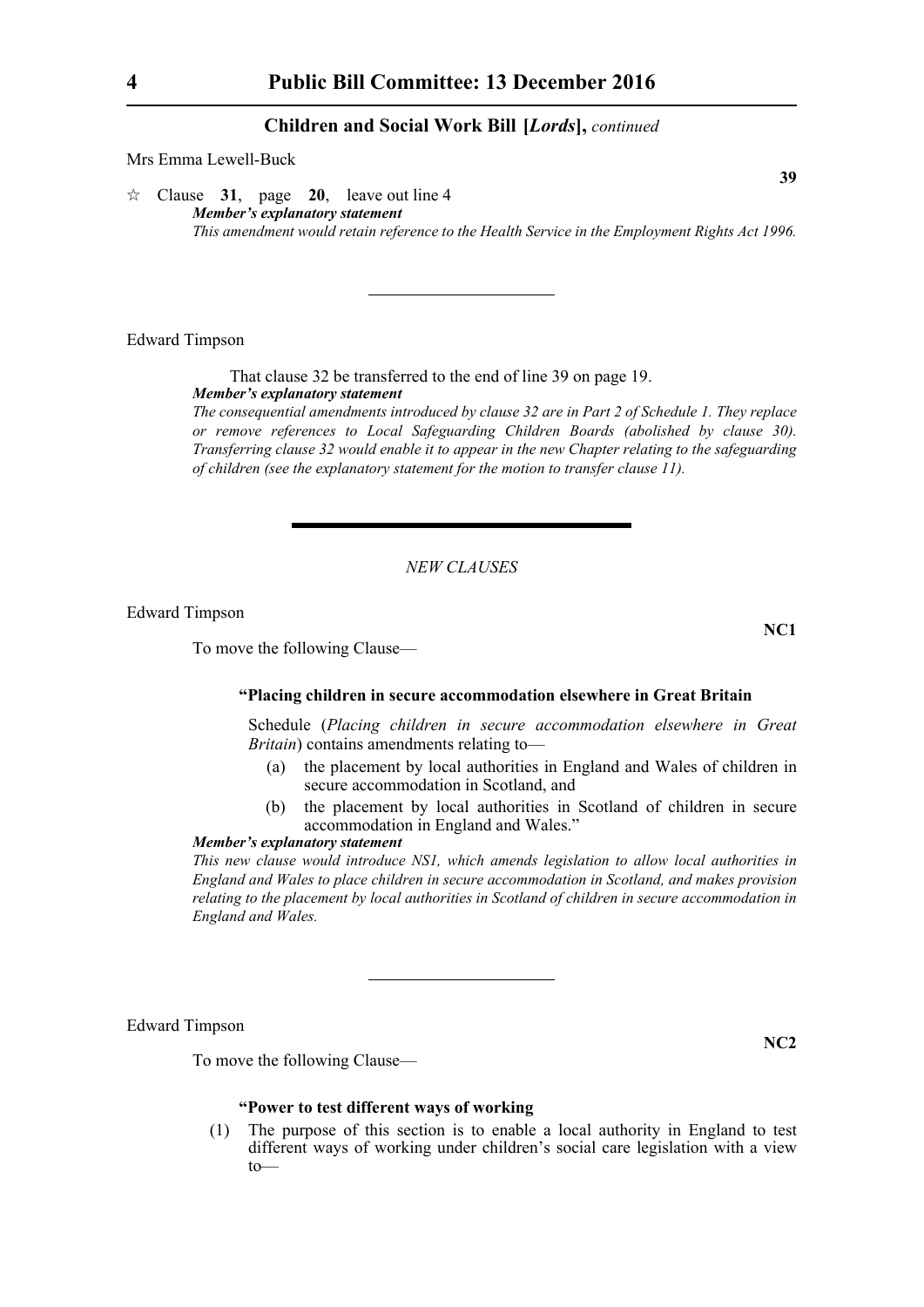- (a) promoting the physical and mental health and well-being of children, young people or their families,
- (b) encouraging children or young people to express their views, wishes and feelings,
- (c) taking into account the views, wishes and feelings of children or young people,
- (d) helping children, young people or their families gain access to, or make the best use of, services provided by the local authority or its relevant partners (within the meaning given by section 10(4) of the Children Act 1989),
- (e) promoting high aspirations for children or young people,
- (f) promoting stability in the home lives, relationships, education or work of children or young people, or
- (g) preparing children or young people for adulthood and independent living.
- (2) The Secretary of State may by regulations, for that purpose—
	- (a) exempt a local authority in England from a requirement imposed by children's social care legislation;
	- (b) modify the way in which a requirement imposed by children's social care legislation applies in relation to a local authority in England.
- (3) Regulations under this section may not be used so as to remove any prohibition on a local authority in England arranging for functions to be carried out by a body whose activities are carried on for profit.
- (4) Regulations under this section may not be used to exempt a local authority in England from, or modify, its duties under—
	- (a) section 17 of the Children Act 1989 and Part 1 of Schedule 2 to that Act (duty to provide appropriate services to children in need);
	- (b) section 20 of that Act (provision of accommodation for children who appear to require it for certain reasons);
	- (c) section 22 of that Act (duty to safeguard and promote welfare of looked after children etc);
	- (d) section 47 of that Act (duty to make enquiries and take action to safeguard or promote welfare of children at risk);
	- (e) section 10 of the Children Act 2004 (duty to make arrangements for promoting co-operation to improve well-being of children);
	- (f) section 11 of that Act (duty to make arrangements to ensure that regard is had to the need to safeguard and promote the welfare of children).
- (5) The Secretary of State may make regulations under this section relating to a local authority in England only on an application by that authority.
- (6) Subsection (5) does not apply to regulations under this section that only revoke earlier regulations under this section.
- (7) Regulations under this section may be made in relation to one or more local authorities in England.
- (8) Regulations under this section may include consequential modifications of children's social care legislation."

# *Member's explanatory statement*

*This new clause would give the Secretary of State a power to enable local authorities in England to test different ways of working under children's social care legislation for one of the purposes mentioned in subsection (1). Subsections (3) and (4) include safeguards on the use of the power.*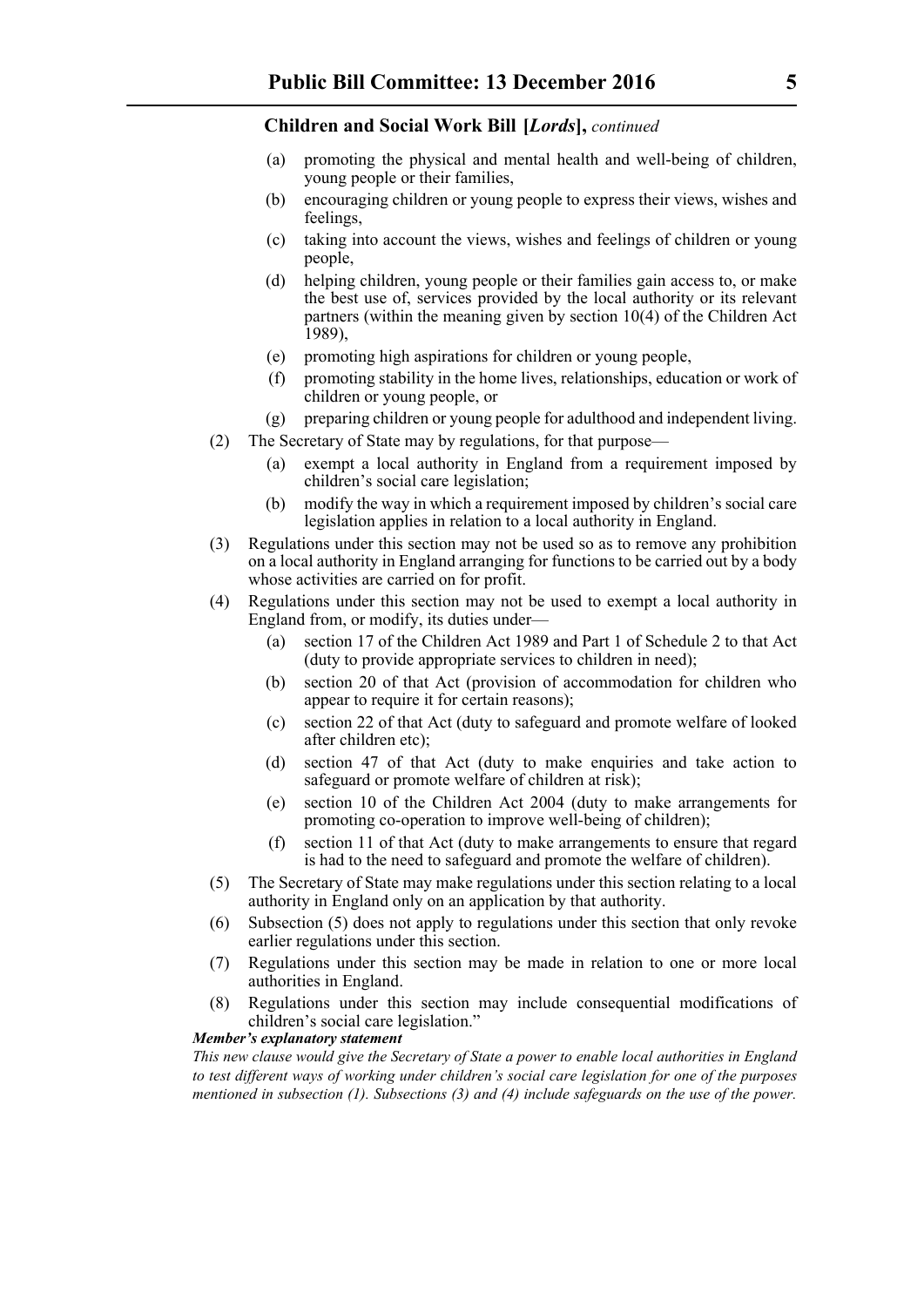*The power may only be exercised on an application by a local authority. See also the following, which are related: NC3, NC4, NC5, NC6, NC7, NC8 and NC9.*

# Edward Timpson

To move the following Clause—

#### **"Duration**

- (1) Regulations under section (*Power to test different ways of working*) must specify a period at the end of which they lapse.
- (2) The period must not be longer than 3 years beginning with the day on which the regulations come into force.
- (3) But the Secretary of State may by further regulations under section (*Power to test different ways of working*) amend the specified period to extend it by up to 3 years.
- (4) The specified period may be extended on one occasion only.
- (5) Before extending the specified period the Secretary of State must lay a report before Parliament about the extent to which the regulations have achieved the purpose mentioned in section (*Power to test different ways of working*)(1).
- (6) The Secretary of State may by regulations make transitional provision in connection with the lapsing of regulations under section (*Power to test different ways of working*)."

# *Member's explanatory statement*

*This would ensure that exemptions or modifications under the power to test different ways of working in NC2 are of a temporary nature. The regulations may be made for up to 3 years and may be renewed for one further period of up to 3 years.*

Edward Timpson

To move the following Clause—

#### **"Parliamentary procedure**

- (1) Regulations under section (*Power to test different ways of working*) are subject to the negative resolution procedure if they only—
	- (a) relate to requirements imposed by subordinate legislation that was not subject to affirmative resolution procedure, or
	- (b) revoke earlier regulations under that section.
- (2) Any other regulations under section (*Power to test different ways of working*) are subject to the affirmative resolution procedure.
- (3) At the same time as laying a draft of a statutory instrument containing regulations under section (*Power to test different ways of working*) before Parliament, the Secretary of State must lay before Parliament a report—
	- (a) explaining how the purpose mentioned in subsection (1) of that section is expected to be achieved, and

**NC3**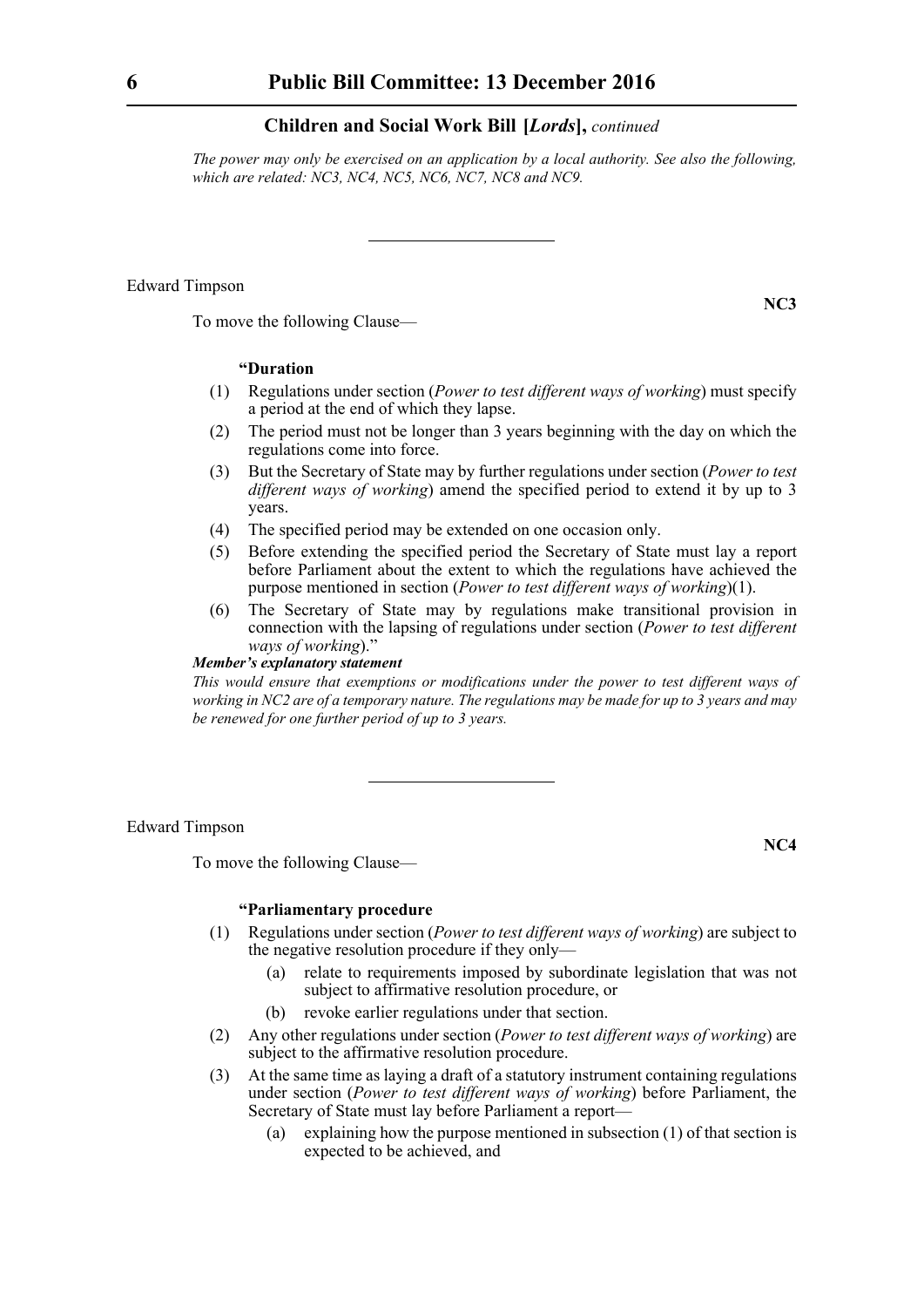- (b) confirming that the regulations are not expected to have a detrimental effect on the welfare of any child and explaining any measures that have been put in place to ensure that is the case.
- (4) If regulations under section (*Power to test different ways of working*) are subject to the affirmative resolution procedure and would, but for this subsection, be treated for the purposes of the standing orders of either House of Parliament as a hybrid instrument, they are to proceed in that House as if they were not a hybrid instrument.
- (5) For the purposes of subsection  $(1)(a)$  subordinate legislation "was not subject to affirmative resolution procedure" if it was not subject to any requirement for a draft to be laid before, and approved by a resolution of, each House of Parliament."

# *Member's explanatory statement*

*This new clause would set out of the procedure for making regulations about testing different ways of working under NC2. Most regulations are subject to affirmative resolution procedure, with the two exceptions mentioned in subsection (1)(a) and (b) of the clause. The Secretary of State is also required to lay a report before Parliament dealing with the matters mentioned in subsection (3).*

Edward Timpson

To move the following Clause—

# **"Consultation by local authority**

- (1) Before making an application for the Secretary of State to make regulations under section (*Power to test different ways of working*) a local authority in England must—
	- (a) consult such of the other safeguarding partners and relevant agencies in relation to its area as it considers appropriate, and
	- (b) any other person that the local authority considers appropriate.
- (2) In deciding who to consult under subsection (1)(b) a local authority in England must, in particular, consider consulting any children or young people who might be affected by the regulations."

#### *Member's explanatory statement*

*This would impose a consultation requirement on local authorities before making an application under NC2.*

# Edward Timpson

To move the following Clause—

# **"Consultation by Secretary of State**

- (1) Where a local authority in England make an application for the Secretary of State to make regulations under section (*Power to test different ways of working*) the Secretary of State must invite an expert panel to give advice about—
	- (a) the capability of the authority to achieve the purpose mentioned in subsection (1) of that section if the regulations are made,

**NC6**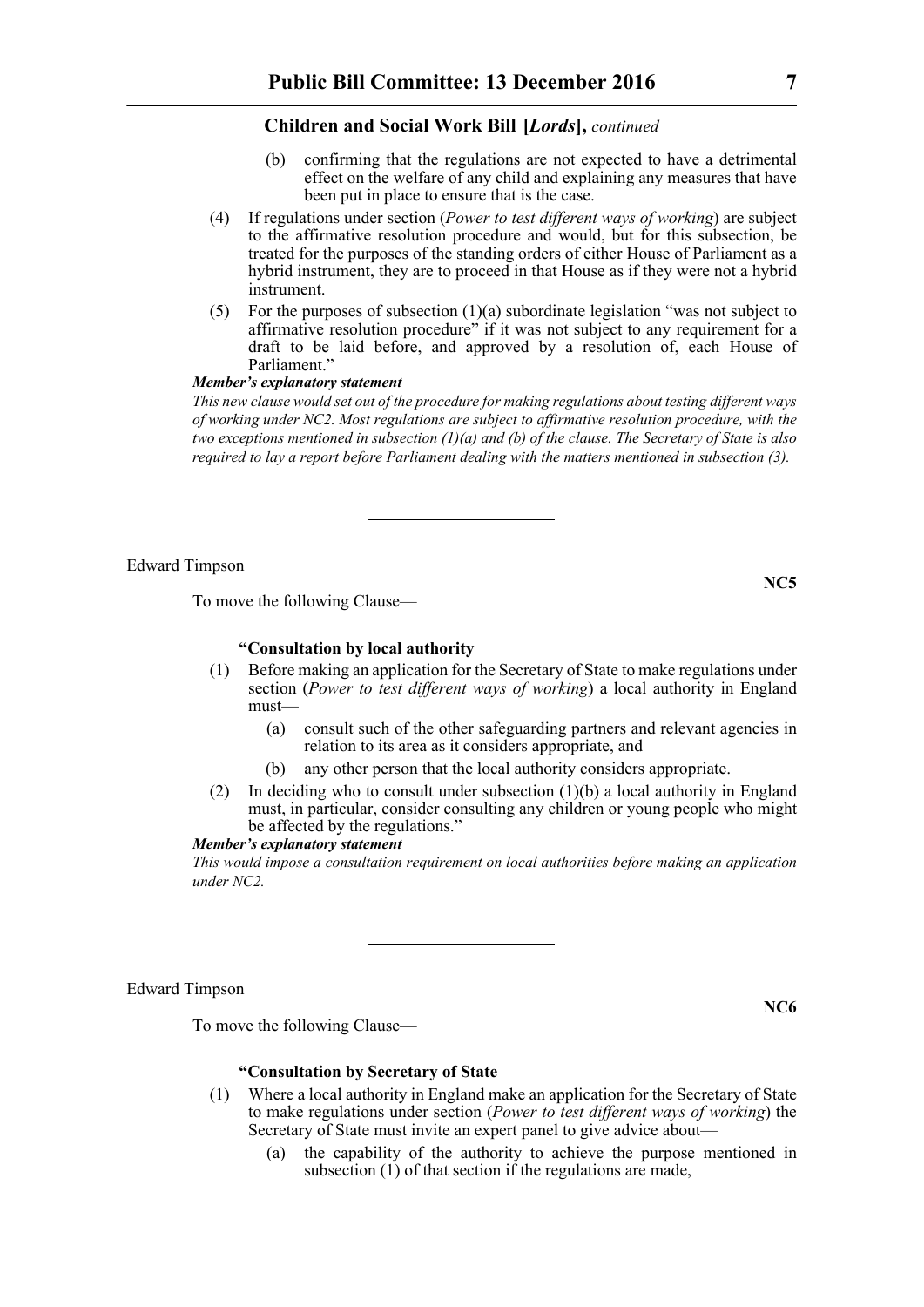- (b) the likely impact of the regulations on children and young people, and
- (c) the adequacy of any measures that will be in place to monitor the impact of the regulations on children and young people.
- (2) The expert panel is to consist of—
	- (a) the Children's Commissioner,
	- (b) Her Majesty's Chief Inspector of Education, Children's Services and Skills, and
	- (c) one or more other persons appointed by the Secretary of State to consider the application.
- (3) The Secretary of State may appoint a person under subsection (2)(c) to consider an application only if the Secretary of State thinks that the person has expertise relevant to the subject matter of the application.
- (4) Having invited the expert panel to advise, the Secretary of State must wait at least 6 weeks before making regulations under section (*Power to test different ways of working*) in response to the application.
- (5) Before making regulations under section (*Power to test different ways of working*) in response to the application, the Secretary of State must also publish any written advice given during that 6 week period by the expert panel."

### *Member's explanatory statement*

*This would impose consultation requirements on the Secretary of State before making regulations under NC2.*

Edward Timpson

To move the following Clause—

# **"Guidance**

- (1) The Secretary of State must give local authorities in England guidance about—
	- (a) factors that a local authority in England should take into account in deciding whether to make an application under (*Power to test different ways of working*),
	- (b) the form and content of applications under (*Power to test different ways of working*) and the process for making them,
	- (c) consultation under section (*Consultation by local authorities*),
	- (d) monitoring and evaluating the effect of the regulations under section (*Power to test different ways of working*), and
	- (e) the exercise of functions under, or in connection with, children's social care legislation as modified by regulations under section (*Power to test different ways of working*).
- (2) Before giving guidance under this section the Secretary of State must—
	- (a) consult such persons as the Secretary of State considers appropriate, and
	- (b) publish a summary of the consultation responses."

# *Member's explanatory statement*

*This would require the Secretary of State to give local authorities guidance on certain matters to do with NC2 and NC5.*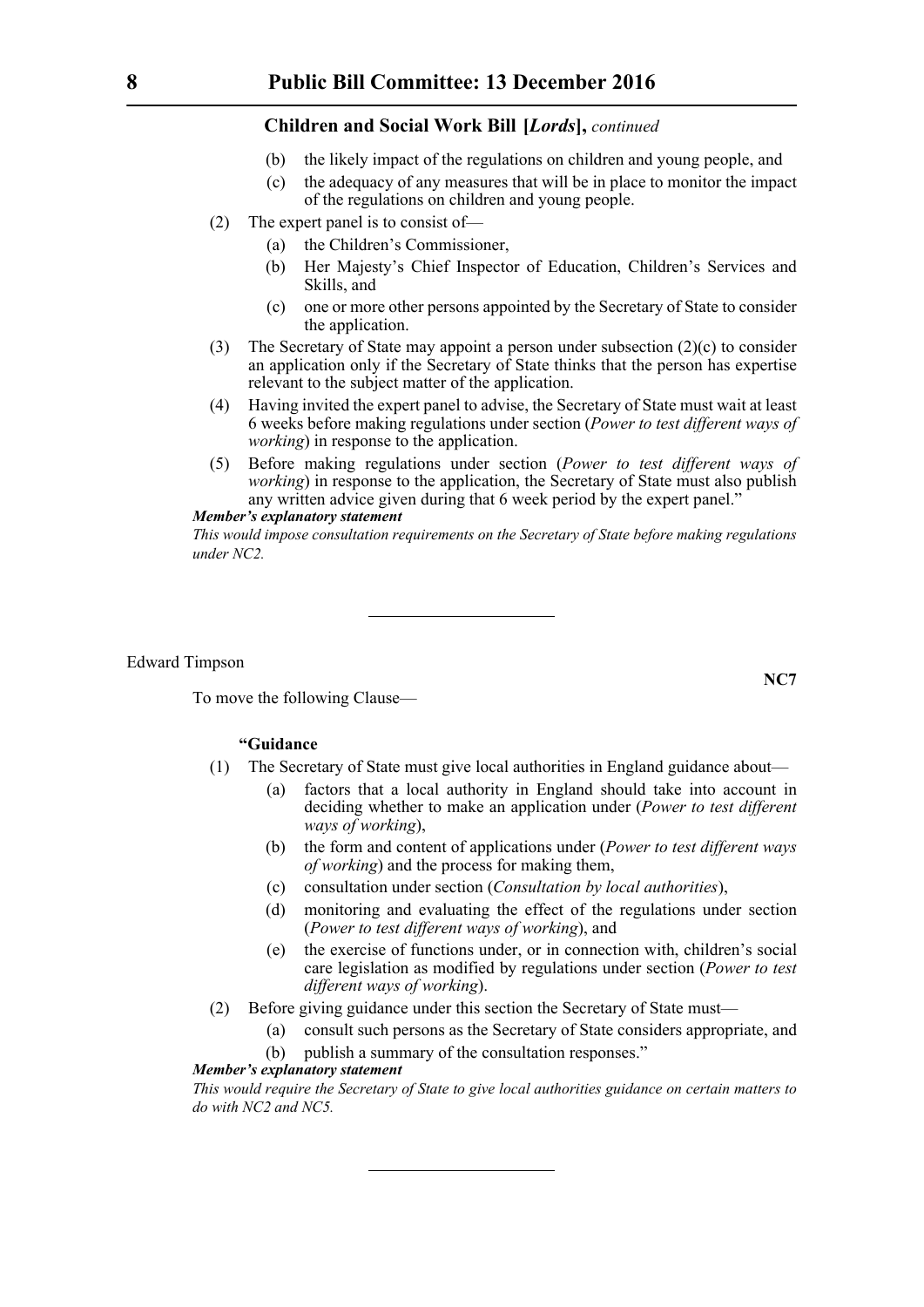#### Edward Timpson

To move the following Clause—

# **"Annual report**

If the Secretary of State makes regulations under (*Power to test different ways of working*) the Secretary of State must, in respect of each year in which they remain in force, publish a report about the extent to which the regulations have achieved the purpose mentioned in section (*Power to test different ways of working*)(1)."

#### *Member's explanatory statement*

*This would require the Secretary of State to publish an annual report on any regulations under NC2.*

Edward Timpson

To move the following Clause—

### **"Interpretation**

In sections (*Power to test different ways of working*), (*Duration*), (*Parliamentary procedure*), (*Consultation by local authority*), (*Consultation by Secretary of State*), (*Guidance*), (*Annual report*) and this section—

"child" means a person under the age of 18 (and "children" means people under the age of 18);

"children's social care legislation" means—

- (a) any legislation specified in Schedule 1 to the Local Authority Social Services Act 1970 so far as relating to those under the age of 18;
- (b) sections 23C to 24D of the Children Act 1989, so far as not within paragraph (a);
- (c) the Children Act 2004, so far as not within paragraph (a);
- (d) any subordinate legislation under the legislation mentioned in paragraphs (a) to (c);

"local authority in England" means—

- (a) a county council in England;
- (b) a district council;
- (c) a London Borough council;
- (d) the Common Council of the City of London (in their capacity as a local authority);
- (e) the Council of the Isles of Scilly;
- (f) a combined authority established under section 103 of the Local Democracy, Economic Development and Construction Act 2009;
- "relevant agency", in relation to a local authority area, has the meaning given by section 16E(3) of the Children Act 2004;
- "safeguarding partner", in relation to a local authority area, has the meaning given by section 16E(3) of the Children Act 2004;

**NC8**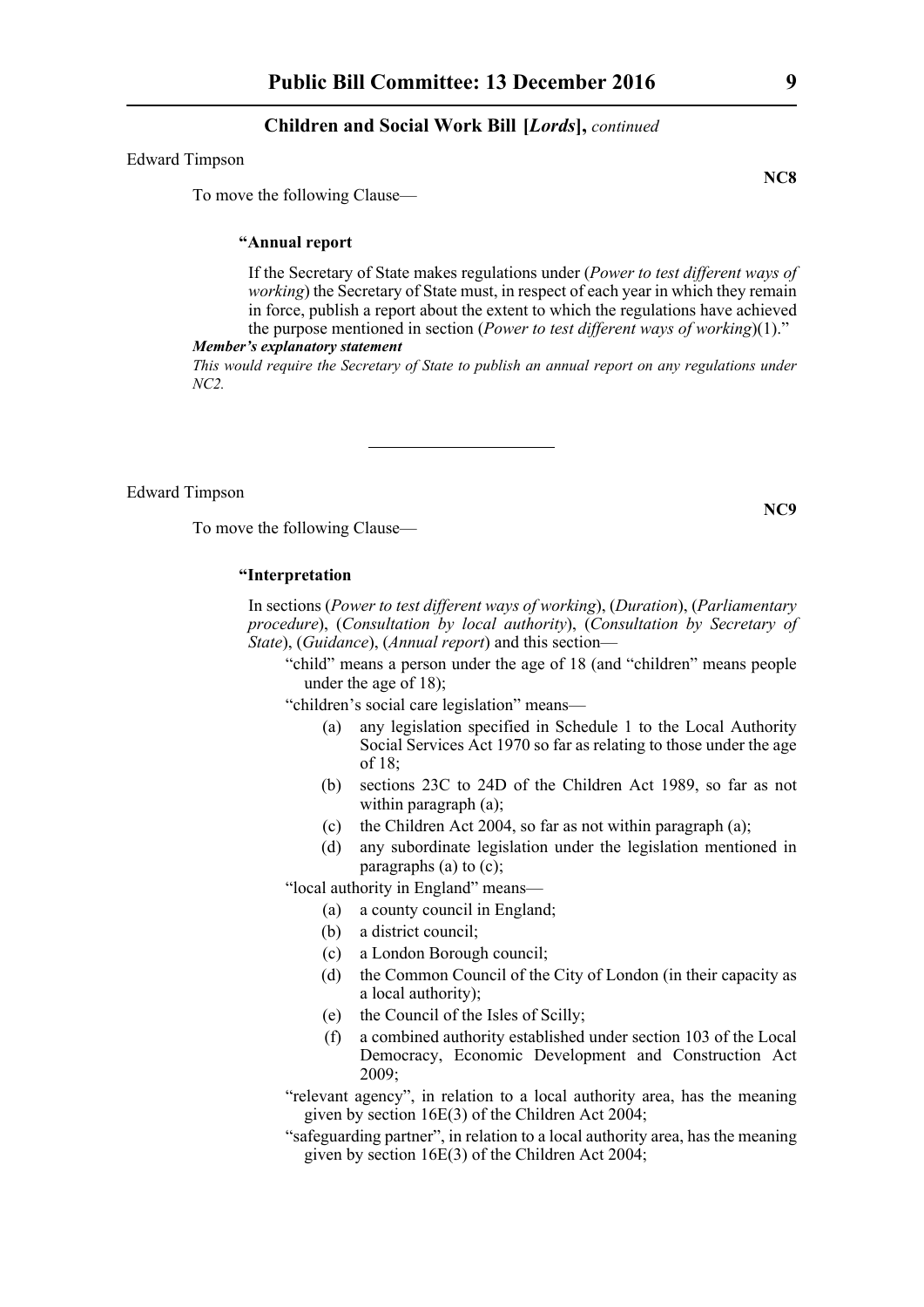"subordinate legislation" has the same meaning as in the Interpretation Act 1978;

"young people" means people, other than children, under the age of 25."

*Member's explanatory statement* 

*This defines terms used in NC2, NC3, NC4, NC5, NC6, NC7, NC8 and this clause.*

Edward Timpson

To move the following Clause—

# **NC10**

#### **"Improvement standards**

- (1) The Secretary of State may—
	- (a) determine and publish improvement standards for social workers in England;
	- (b) carry out assessments of whether people meet improvement standards under paragraph (a).
- (2) The Secretary of State may make arrangements for another person to do any or all of those things (and may make payments to that person).
- (3) The Secretary of State must consult such persons as the Secretary of State considers appropriate before determining a standard under subsection (1)(a).
- (4) In this section "improvement standard" means a professional standard the attainment of which demonstrates particular expertise or specialisation.
- (5) Nothing in this section limits anything in section 38."

# *Member's explanatory statement*

*This new clause allows the Secretary of State to determine and publish improvement standards for social workers or arrange for someone else to do so. There is also a power to carry out assessments. The clause does not limit the regulator's functions under clause 38.*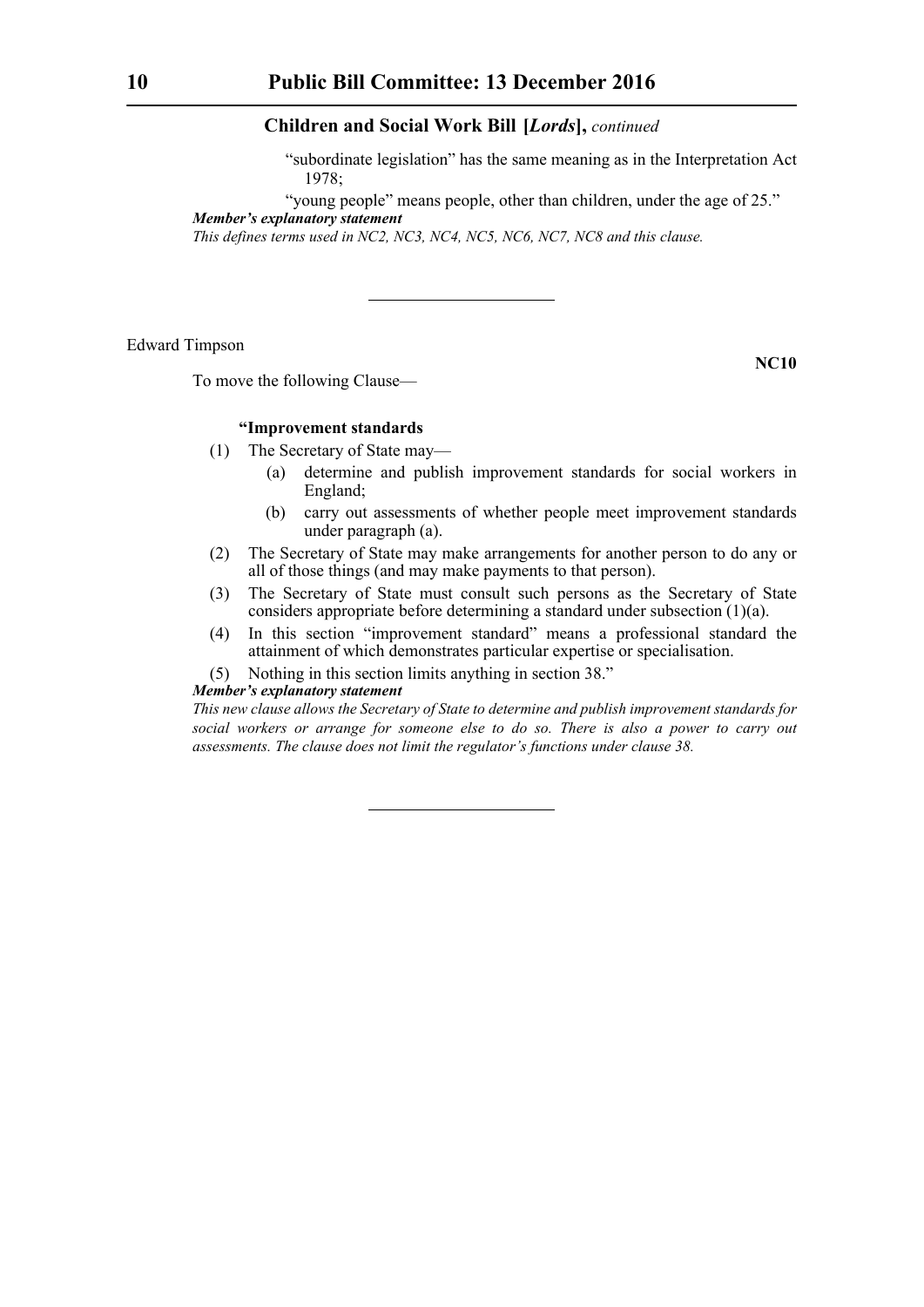Stella Creasy Seema Malhotra Jess Phillips Kate Green Alison McGovern Luciana Berger

| <b>Yvonne Fovargue</b> | Anna Turley          | Diana Johnson      |
|------------------------|----------------------|--------------------|
| Kerry McCarthy         | Lucy Powell          | Ms Angela Eagle    |
| Mary Creagh            | Karin Smyth          | Liz Kendall        |
| Helen Hayes            | Ms Karen Buck        | Mrs Sharon Hodgson |
| <b>Yvette Cooper</b>   | Heidi Alexander      | Angela Rayner      |
| Caroline Lucas         | Mrs Emma Lewell-Buck |                    |

**NC11**

To move the following Clause—

### **"Safeguarding: provision of personal, social and health education**

- (1) For the purpose of safeguarding and promoting the welfare of children a local authority in England must ensure that pupils educated in their area receive appropriate personal, social and health education.
- (2) For the purposes of subsection (1) "personal, social and health education" must include but shall not be restricted to—
	- (a) sex and relationships education,
	- (b) same-sex relationships,
	- (c) sexual consent,
	- (d) sexual violence, and
	- (e) domestic violence.
- (3) Targeted inspections carried out by the Office for Standards in Education, Children's Services and Skills (Ofsted) under section 136 of the Education and Inspections Act 2006 shall include an assessment of the provision of personal, social and health education under subsection (1), including whether the information provided to pupils is—
	- (a) accurate and balanced,
	- (b) age-appropriate,
	- (c) inclusive, or
	- (d) religiously diverse.
- (4) Assessments made under subsection (3) must include an evaluation of any arrangements for pupils of sufficient maturity to request to be wholly or partly excused from participating in personal, social and health education.
- (5) For the purpose of subsection (4) "sufficient maturity" shall be defined in guidance by the Secretary of State.
- (6) Withdrawal from personal, social and health education by pupils under subsection (4) shall not be considered a breach of the safeguarding duties of a local authority.
- (7) This section comes into force at the end of the period of twelve months beginning with the day on which this Act is passed."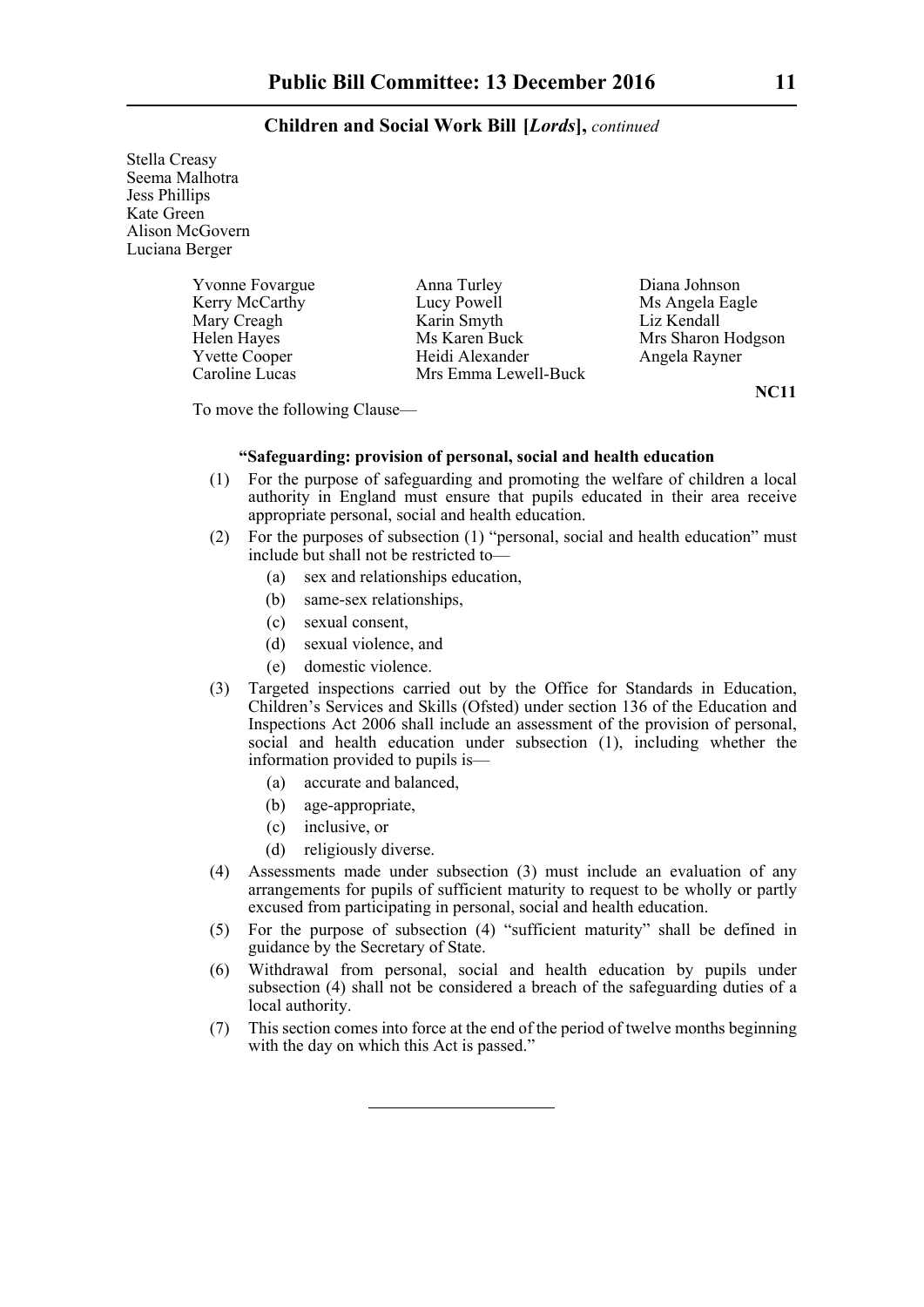Steve McCabe

To move the following Clause—

# **"Arrangements for remaining in a residential children's home after reaching adulthood**

- (1) The Children Act 1989 is amended as follows.
- (2) In section 23CZA (arrangements for certain former relevant children to live with former foster parents)—
	- (a) in subsection  $(2)(b)$ 
		- (i) after "person" insert "or residential children's home";
		- (ii) leave out "former foster parent" and insert "former care giver";
		- (iii) after second "parent" insert "or residential children's home";
	- (b) in the second sentence of subsection (2) after "together" insert ", or at the residential children's home";
	- (c) for all references to "former foster parent" substitute "former care giver".
- (3) In paragraph 19BA in Part 2 of Schedule 2 (local authority support for looked after children)—
	- (a) in sub-paragraph (1), after "parent" insert "or in a residential children's home":
	- (b) in sub-paragraph (3)(b), after "parent" insert "or residential children's home".

#### *Member's explanatory statement*

*This new clause would extend the "staying put" arrangements that currently exist for young people placed with foster parents to those living in a residential children's home.*

# Mrs Emma Lewell-Buck

To move the following Clause—

# **"Review of access to education for care leavers**

- (1) The Secretary of State must carry out an annual review on access for care leavers to—
	- (a) apprenticeships,
	- (b) further education, and
	- (c) higher education.
- (2) The first review must take place by the end of the period of one year beginning with the day on which this Act is passed.
- (3) A report produced following a review under sub-section (1) must include, in particular, an assessment of the impact of—
	- (a) fee waivers,
	- (b) grants, and
	- (c) reduced costs of accommodation.

The report must be made publicly available."

**NC13**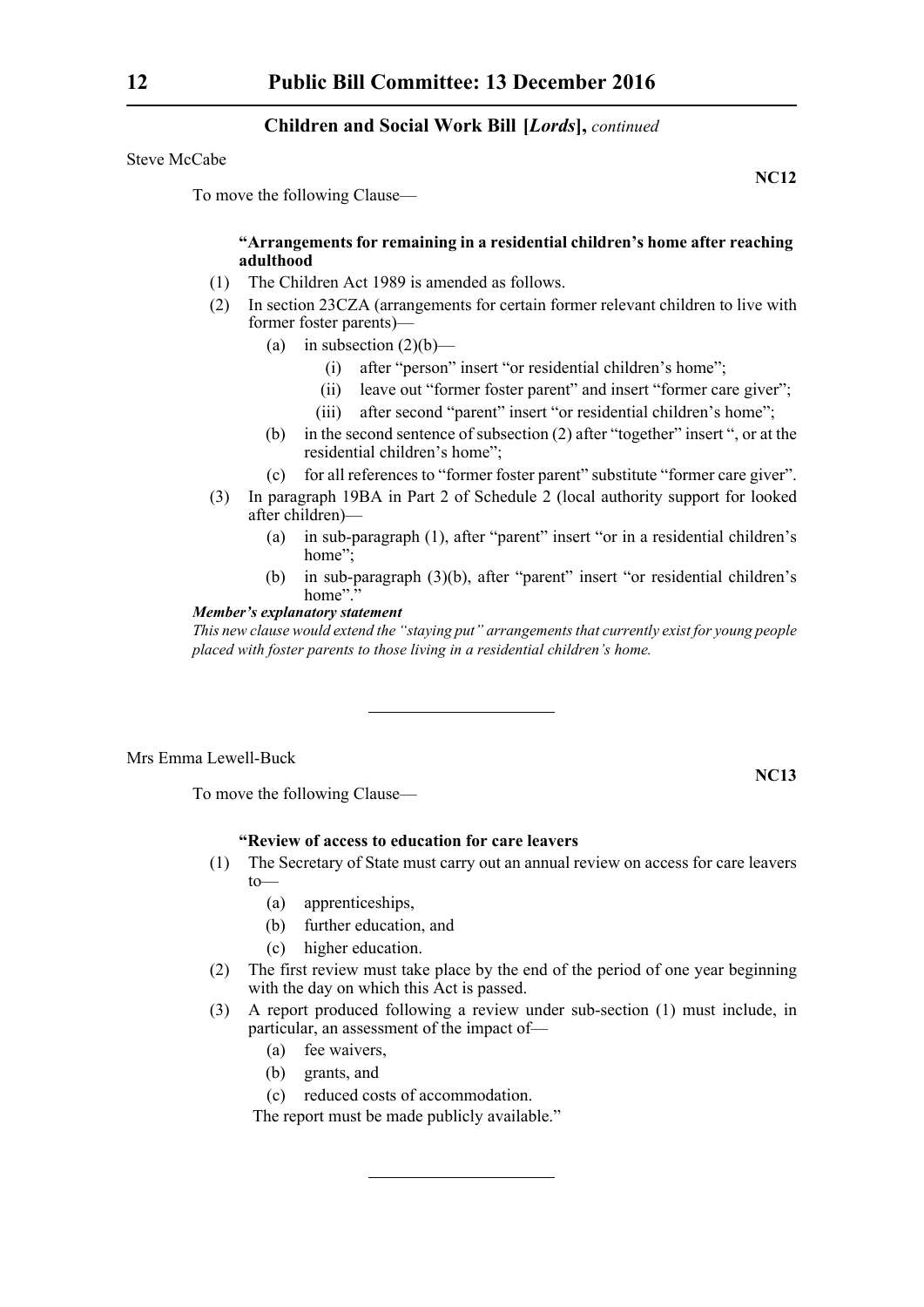Mrs Emma Lewell-Buck Kate Green

To move the following Clause—

# **"Duty to have due regard to United Nations Convention on the Rights of the Child**

- (1) A public authority must, in the exercise of its functions relating to safeguarding and the welfare of children, have due regard to the UN Convention on the Rights of the Child.
- (2) For the purposes of this section—
	- (a) "public authority" has the same meaning as in section 6 of the Human Rights Act 1998, and
	- (b) "United Nations Convention on the Rights of the Child" has the same meaning as in section 2A(2) of the Children Act 2004."

Mrs Emma Lewell-Buck

To move the following Clause—

# **"Sibling contact for looked after children**

- (1) In section 34(1) of the Children Act 1989, after paragraph (d) insert— "(e) his siblings (whether of the whole or half blood)."
- (2) In paragraph 15(1) of Schedule 2 to the Children Act 1989, after paragraph (c) insert—

"(d) his siblings (whether of the whole or half blood).""

*Member's explanatory statement* 

*This new clause would ensure that children in care are allowed reasonable contact with their siblings.*

Mrs Emma Lewell-Buck

To move the following Clause—

# **"National offer for care leavers**

- (1) The Universal Credit Regulations 2013 are amended as follows—
	- (a) in regulation  $102(2)$ 
		- (i) in paragraph (a) after "18 or over" insert "and paragraph (b) does not apply";
		- (ii) in paragraph (b) after "16 or 17" insert "or is a care leaver within the meaning given by section 2 of the Children and Social Work Act 2016 and is under the age of 25";
	- (b) in regulation  $103(2)$ 
		- (i) in paragraph (a) after "18 or over" insert "and paragraph (b) does not apply";

**NC16**

**NC14**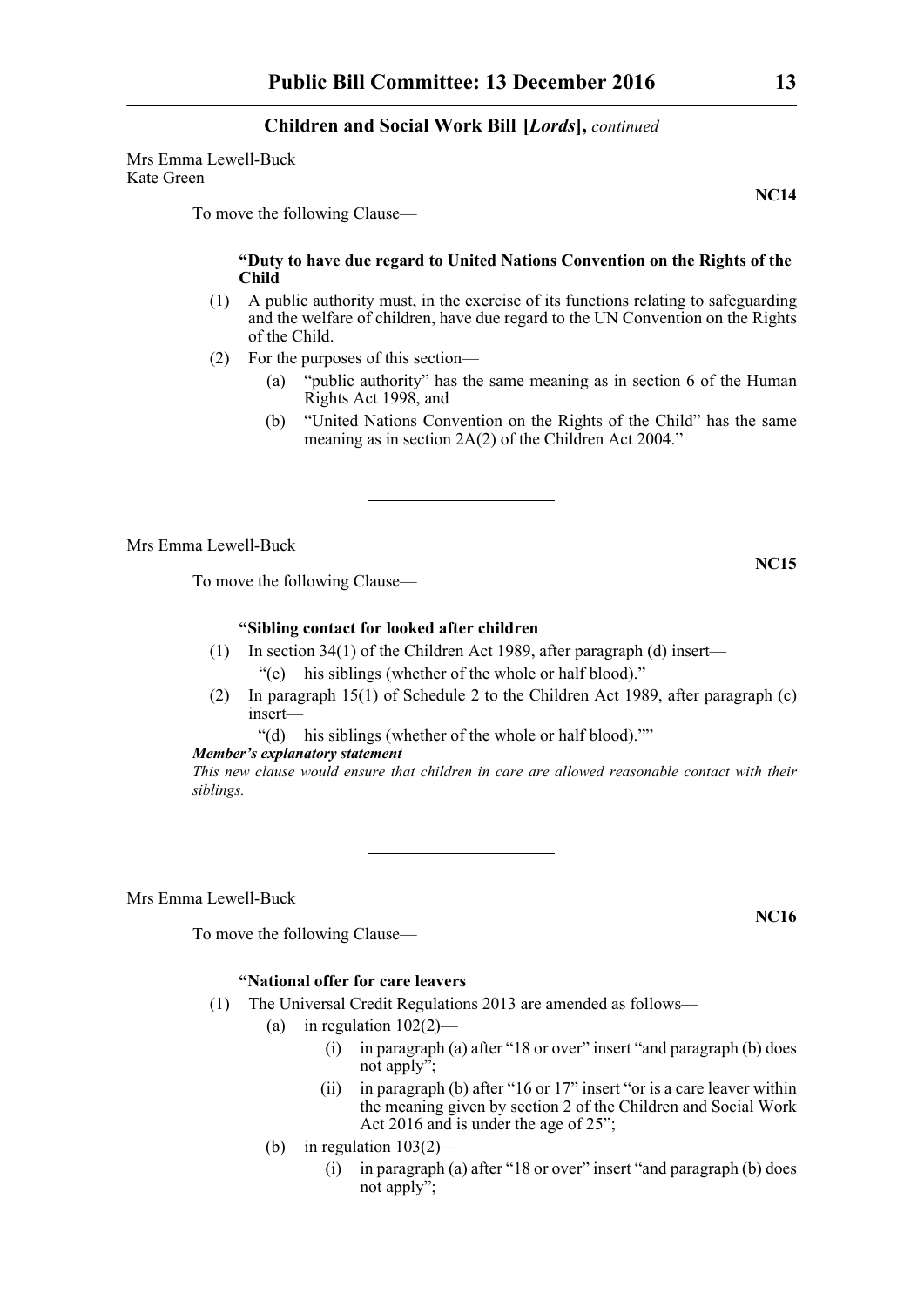- (ii) in paragraph (b) after "16 or 17" insert "or is a care leaver within the meaning given by section 2 of the Children and Social Work Act 2016 and is under the age of 25";
- (c) in regulation 104(2) after "18 or over" insert "and section (3) does not apply".
- (d) in regulation 104(3) after "16 or 17" insert "or is a care leaver within the meaning given by section 2 of the Children and Social Work Act 2016 and is under the age of 25".
- (2) The Working Tax Credit (Entitlement and Maximum Rate) Regulations 2002 are amended as follows—
	- (a) in regulation 4(1), Second Condition, after paragraph (b) insert—
		- $\degree$  (c) is aged at least 18 and is a care leaver within the meaning given by section 2 of the Children and Social Work Act 2016, and is under the age of 25, and undertakes not less than 30 hours work per week."
- (3) The Housing Benefit Regulations 2009 are amended as follows—
	- (a) in regulation 2, in the definition of "young individual", in each of paragraphs (b), (c), (d), (e) and (f), for "22 years" substitute "25 years".
- (4) The Local Government Finance Act 1992 is amended as follows—
	- (a) in section 6(4) (persons liable to pay council tax), after "etc)" insert "or 10A (care leavers)";
	- (b) in Schedule 1 (persons disregarded for purposes of discount), after paragraph 10 insert—

*"Care leavers*

- 10A (1) A person shall be disregarded for the purposes of discount on a particular day if on the day the person is—
	- (a) a care leaver within the meaning given by section 2 of the Children and Social Work Act 2016; and
	- (b) under the age of 25."
- (5) The Council Tax (Exempt Dwellings) Order 1992 is amended as follows—
	- (a) in Article 3, Class N, after paragraph 1(b) insert—
		- "(c) occupied only by one or more care leavers within the meaning given by section 2 of the Children and Social Work Act 2016 who are under the age of 25."
- (6) A statutory instrument containing regulations under this section may not be made unless a draft of the instrument has been laid before, and approved by a resolution of, each House of Parliament."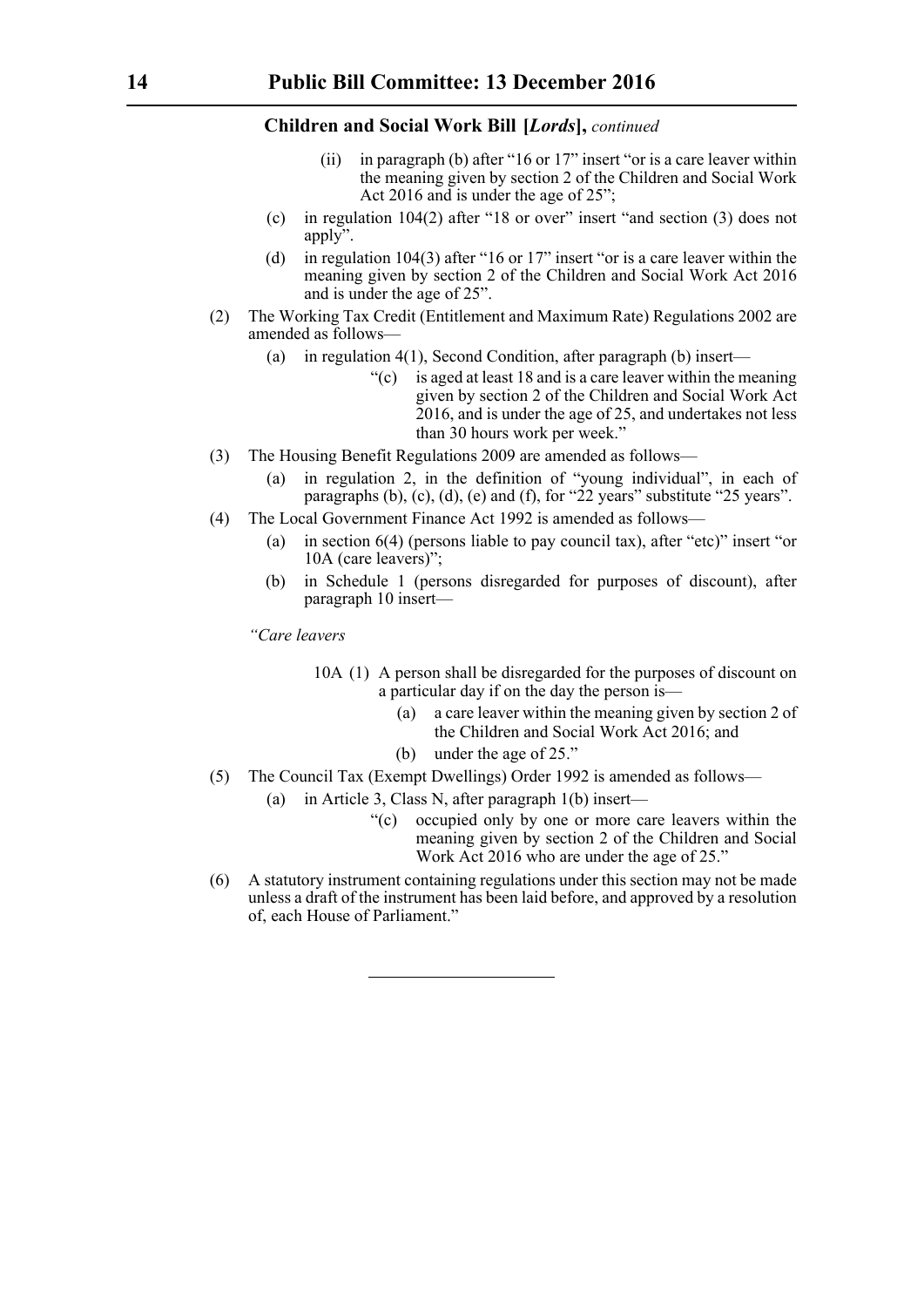#### Mrs Emma Lewell-Buck

 $\vec{\mathcal{R}}$  To move the following Clause—

#### **"Pre-proceedings work with families**

In section 47 of the Children Act 1989 (local authority's duty to investigate) after subsection (8) insert—

- "(8A) Where, as a result of complying with this section, a local authority conclude that a child may need to become looked after in order to safeguard and promote their welfare, the local authority must, unless emergency action is required—
	- (a) identify and consider the willingness and suitability of any relative, friend or other person connected with the child, to care for them as an alternative to them becoming looked after by unrelated carers; and
	- (b) offer the child's parents or other person with parental responsibility a family group conference to develop a plan which will safeguard and promote the child's welfare.""

#### *Member's explanatory statement*

*This new clause would ensure effective work is undertaken with the family so that all safe family options are explored at an early stage of intervention.*

#### Mrs Emma Lewell-Buck

 $\star$  To move the following Clause—

# **"Assessment of physical and mental health and emotional wellbeing needs**

- (1) In section 22C of the Children Act 1989, after subsection 11 insert—
	- " $(11A)$  Regulations made under subsection  $(11)$  must make arrangements for-
		- (a) the assessment of a looked after child's mental and physical health and emotional wellbeing needs, and
		- (b) the assessment of the mental and physical health and emotional wellbeing needs of relevant and former relevant children.
	- (11B) Subsection (11A) shall come into force at the end of the financial year ending with 31 March 2019.""

#### *Member's explanatory statement*

*This new clause requires the Secretary of State to make regulations for mental health assessments for looked after children. A time delay in commencement is included to allow time for the pilots to be completed before details of the regulations are decided.*

**NC17**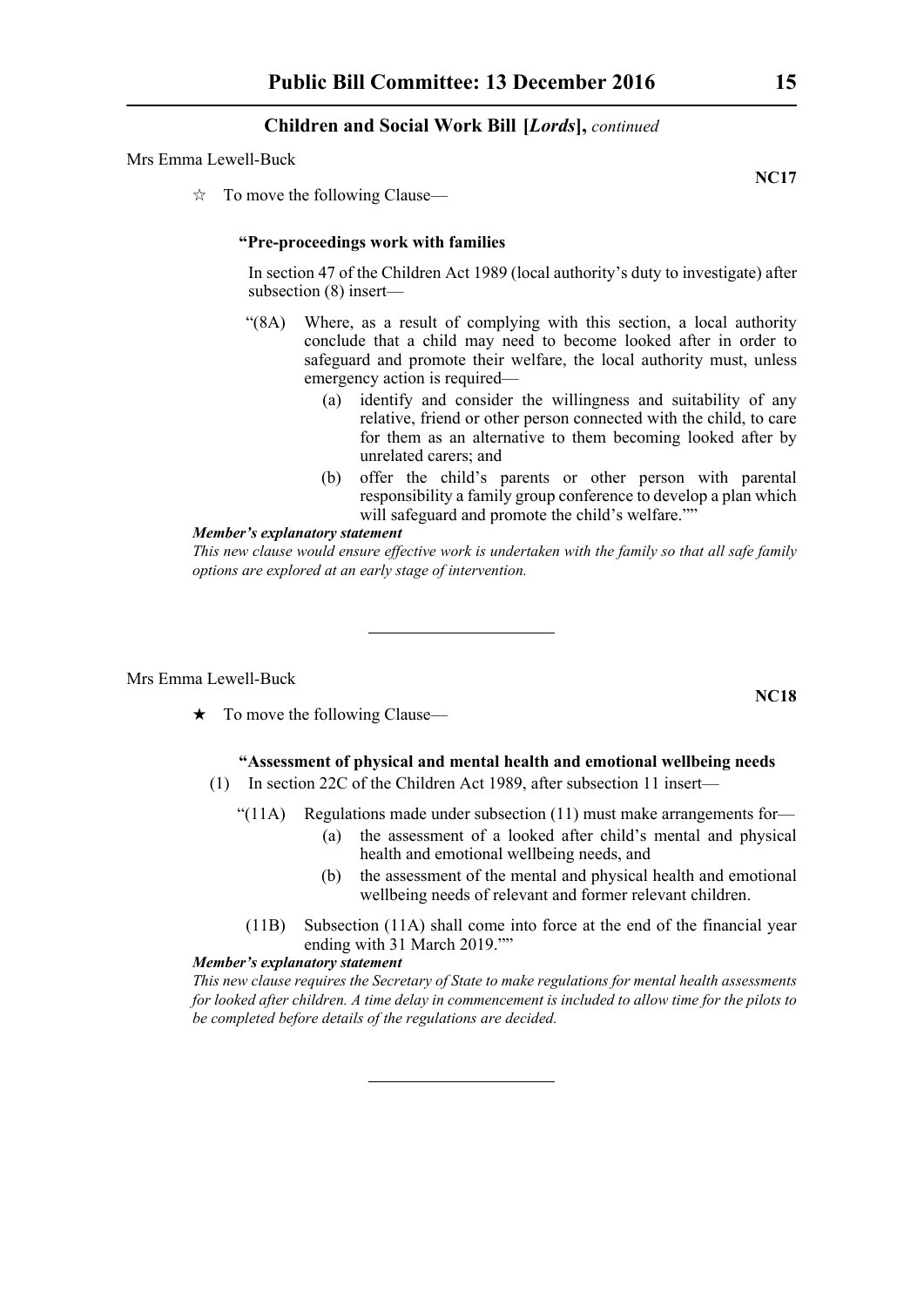Mrs Emma Lewell-Buck

 $\star$  To move the following Clause—

#### **"Duty to promote physical and mental health and emotional well-being**

- (1) In section 22 of the Children Act 1989, in subsection (3)(a) at end insert—
	- "(3D) The duty of a local authority under subsection (3)(a) to safeguard and promote the welfare of a child looked after by them includes a particular a duty to promote the child's physical and mental health and emotional wellbeing.
	- (3E) For the purpose of supporting a local authority in discharging its duty under subsection (3D), each clinical commissioning group must appoint—
		- (a) at least one registered medical practitioner, and
		- (b) at least one registered nurse,

for each local authority with which any part of the clinical commissioning group overlaps.""

#### *Member's explanatory statement*

*This new clause would improve the outcomes for looked after children through a clarification of duties of cross agency working between local authorities and health partners, by elevating the roles of designated doctors and nurses into primary legislation.*

*NEW SCHEDULE*

Edward Timpson

To move the following Schedule—

**NS1**

#### "SCHEDULE

PLACING CHILDREN IN SECURE ACCOMMODATION ELSEWHERE IN GREAT BRITAIN

# *Children Act 1989*

- 1 The Children Act 1989 is amended as follows.
- 2 (1) Section 25 (use of accommodation in England for restricting liberty of children looked after by English and Welsh local authorities)—
	- (a) is to extend also to Scotland, and
	- (b) is amended as follows.
	- (2) In subsection  $(1)$ 
		- (a) for "or local authority in Wales" substitute "in England or Wales";
		- (b) after "accommodation in England" insert "or Scotland";
	- (3) In subsection (2)—
		- (a) in paragraphs (a)(i) and (ii) and (b), after "secure accommodation in England" insert "or Scotland";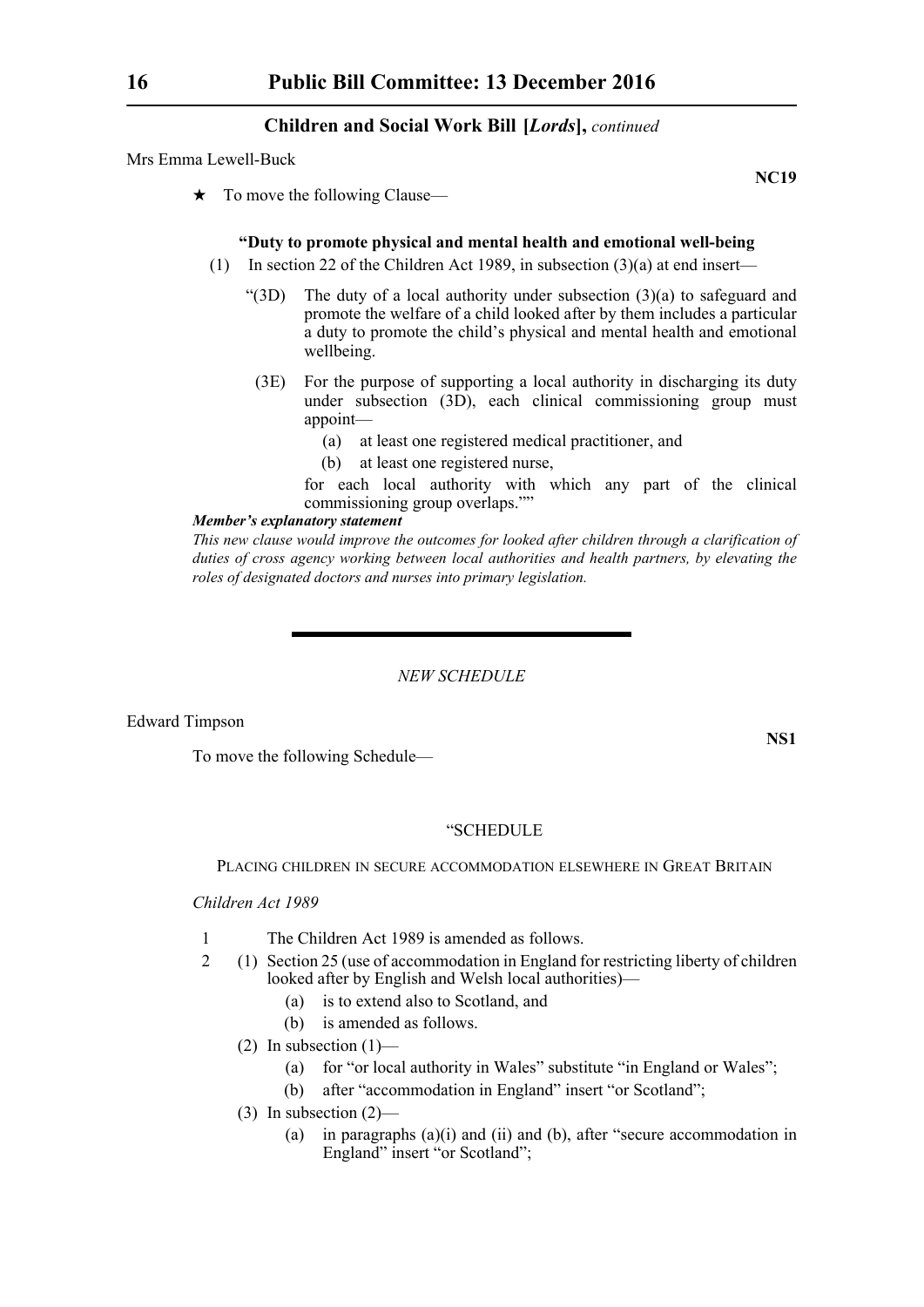- (b) in paragraph (c), for "or local authorities in Wales" substitute "in England or Wales";
- (4) After subsection (5) insert—
	- "(5A) Where a local authority in England or Wales are authorised under this section to keep a child in secure accommodation in Scotland, the person in charge of the accommodation may restrict the child's liberty to the extent that the person considers appropriate, having regard to the terms of any order made by a court under this section."
- (5) In subsection (7)—
	- (a) in paragraph (c), after "secure accommodation in England" insert "or Scotland";
	- (b) after that paragraph, insert—
		- "(d) a child may only be placed in secure accommodation that is of a description specified in the regulations (and the description may in particular be framed by reference to whether the accommodation, or the person providing it, has been approved by the Secretary of State or the Scottish Ministers)."
- (6) After subsection (8) insert—
	- "(8A) Sections 168 and 169(1) to (4) of the Children's Hearings (Scotland) Act 2011 (asp 1) (enforcement and absconding) apply in relation to an order under subsection (4) above as they apply in relation to the orders mentioned in section 168(3) or 169(1)(a) of that Act."
- 3 In paragraph 19(9) of Schedule 2 (restrictions on arrangements for children to live abroad), after "does not apply" insert "—
	- (a) to a local authority placing a child in secure accommodation in Scotland under section 25, or
	- $(b)$

*Children (Secure Accommodation) Regulations 1991 (S.I. 1991/1505)*

- 4 The Children (Secure Accommodation) Regulations 1991 (S.I. 1991/1505) are amended as follows.
- 5 In regulation 1—
	- (a) in the heading, for "and commencement" substitute ", commencement and extent;
	- (b) the existing text becomes paragraph (1);
	- (c) after that paragraph insert—
		- "(2) This Regulation and Regulations 10 to 13 extend to England and Wales and Scotland.
		- (3) Except as provided by paragraph (2), these Regulations extend to England and Wales."
- 6 In regulation 2(1) (interpretation), in the definition of "children's home", for the words from "means" to the end, substitute "means—
	- (a) a private children's home, a community home or a voluntary home in England, or
	- (b) an establishment in Scotland (whether managed by a local authority, a voluntary organisation or any other person) which provides residential accommodation for children for the purposes of the Children's Hearings (Scotland) Act 2011, the Children (Scotland) Act 1995 or the Social Work (Scotland) Act 1968".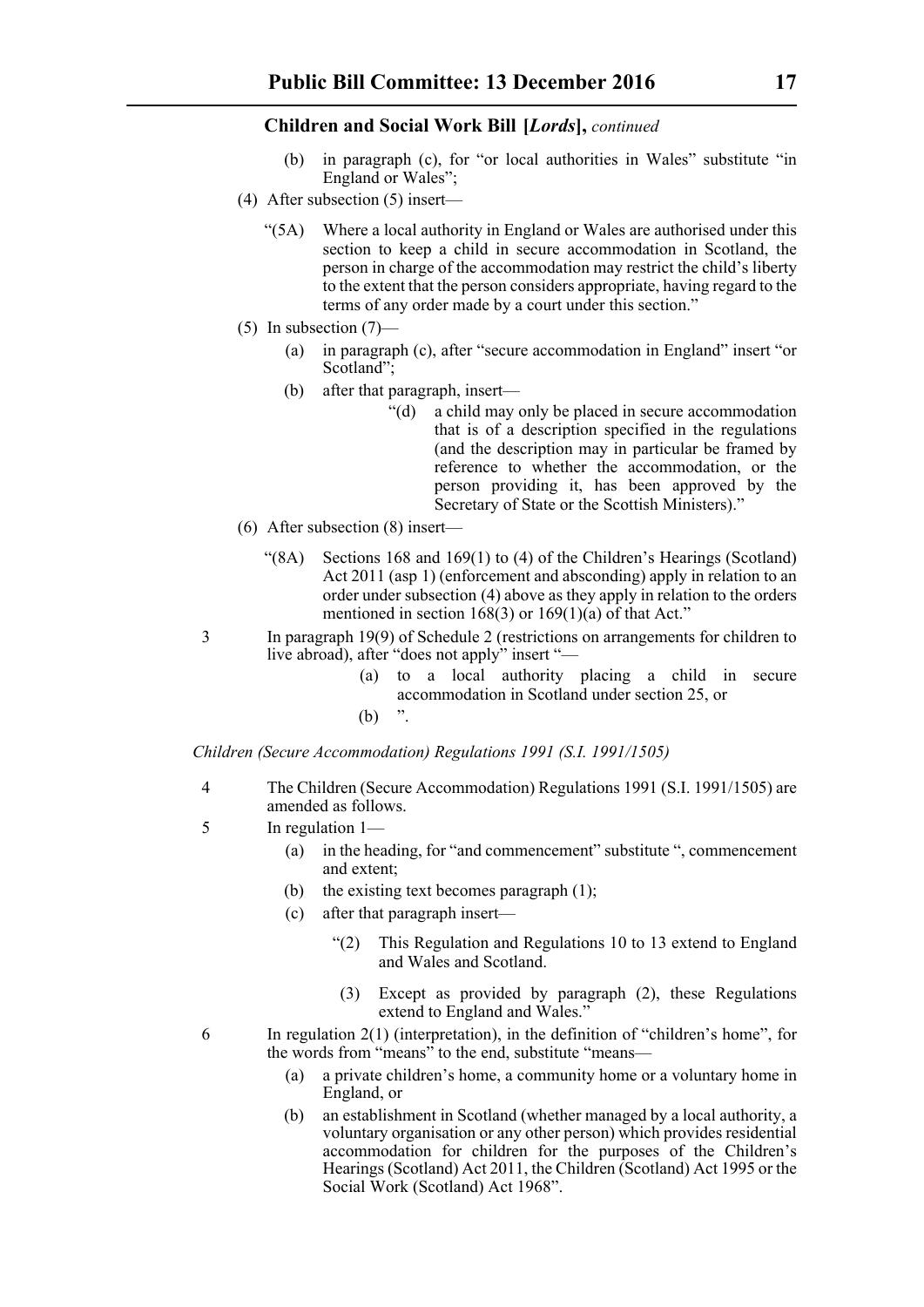7 For regulation 3 substitute—

# **"3 Approval by Secretary of State of secure accommodation in a children's home**

- (1) Accommodation in a children's home shall not be used as secure accommodation unless —
	- (a) in the case of accommodation in England, it has been approved by the Secretary of State for that use;
	- (b) in the case of accommodation in Scotland, it is provided by a service which has been approved by the Scottish Ministers under paragraph 6(b) of Schedule 12 to the Public Services Reform (Scotland) Act 2010.
- (2) Approval by the Secretary of State under paragraph (1) may be given subject to any terms and conditions that the Secretary of State thinks fit."
- 8 In regulation 17 (records), in the words before paragraph (a), after "children's home" insert "in England".

*Secure Accommodation (Scotland) Regulations 2013 (S.S.I. 2013 No. 205)*

- 9 The Secure Accommodation (Scotland) Regulations 2013 (S.S.I. 2013 No. 205) are amended as follows.
- 10 In regulation 5 (maximum period in secure accommodation), after paragraph (2) insert—
	- "(3) This regulation does not apply in relation to a child placed in secure accommodation in Scotland under section 25 of the Children Act 1989 (which allows accommodation in Scotland to be used for restricting the liberty of children looked after by English and Welsh local authorities)."
- 11 In regulation 15 (records to be kept by managers of secure accommodation in Scotland), after paragraph (2) insert—
	- "(3) The managers must provide the Secretary of State or Welsh Ministers, on request, with copies of any records kept under this regulation that relate to a child placed in secure accommodation under section 25 of the Children Act 1989 (which allows local authorities in England or Wales to place children in secure accommodation in Scotland)."

*Children's Hearings (Scotland) Act 2011 (Consequential and Transitional Provisions and Savings) Order 2013 (S.I. 2013 No. 1465)*

- 12 In Article 7 of the Children's Hearings (Scotland) Act 2011 (Consequential and Transitional Provisions and Savings) Order 2013 (S.I. 2013 No. 1465) (compulsory supervision orders and interim compulsory supervision orders), after paragraph (2) insert—
	- "(3) Where—
		- (a) a compulsory supervision order or interim compulsory supervision order contains a requirement of the type mentioned in section 83(2)(a) of the 2011 Act and a secure accommodation authorisation (as defined in section 85 of that Act),
		- (b) the place at which the child is required to reside in accordance with the order is a place in England or Wales, and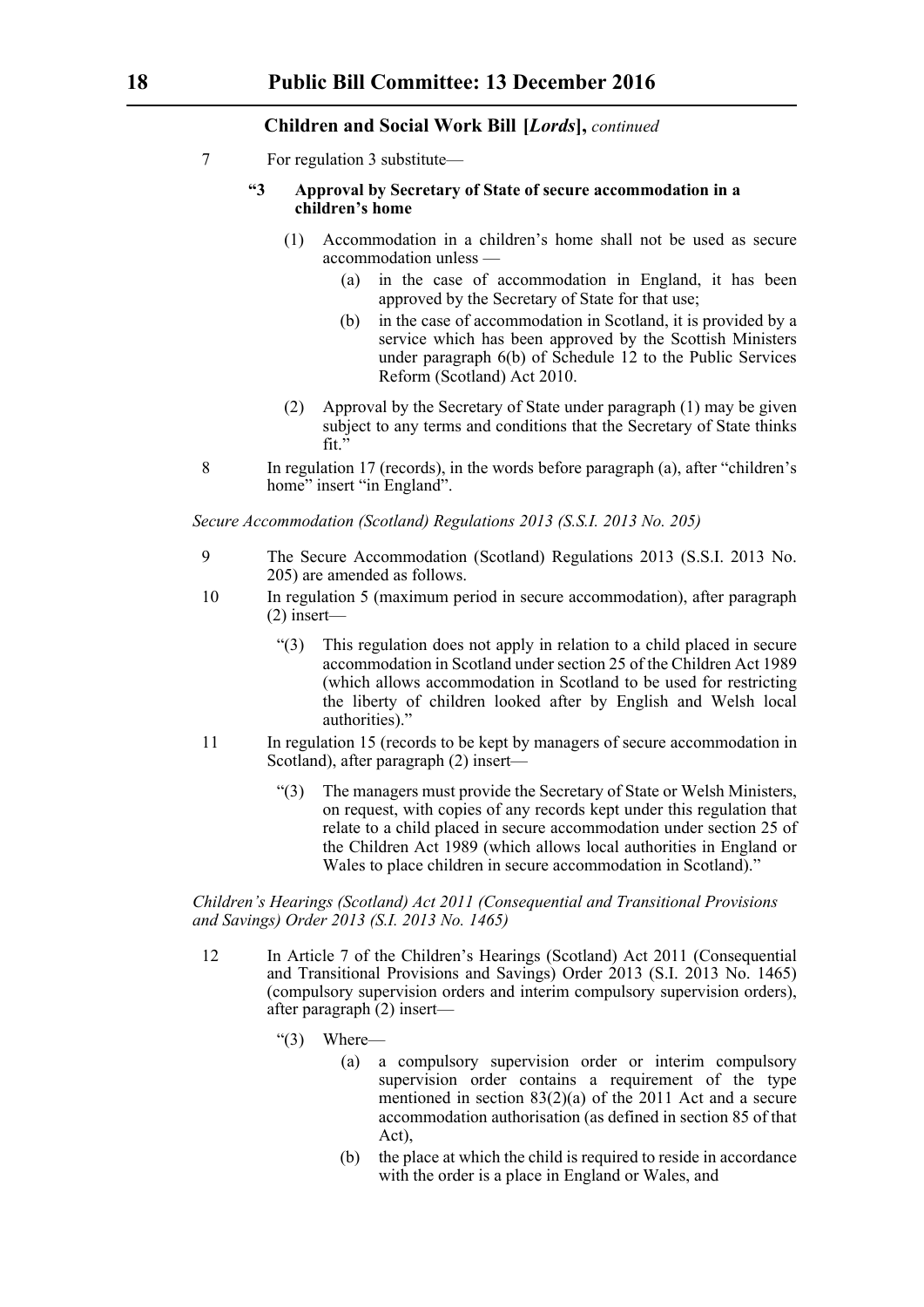(c) by virtue of a decision to consent to the placement of the child in secure accommodation made under article 16, the child is to be placed in secure accommodation within that place,

the order is authority for the child to be placed and kept in secure accommodation within that place."

#### *Social Services and Well-being (Wales) Act 2014 (anaw 4)*

- 13 In section 124(9) of the Social Services and Well-being (Wales) Act 2014 (anaw 4) (restrictions on arrangements for children to live outside England and Wales), after "does not apply" insert "—
	- (a) to a local authority placing a child in secure accommodation in Scotland under section 25 of the Children Act 1989, or
	- $(b)$  "

*Saving for existing powers*

14 The amendments made by this Schedule to provisions of subordinate legislation do not affect the power to make further subordinate legislation amending or revoking the amended provisions."

# *Member's explanatory statement*

*See the explanatory statement for NC1.*

#### Edward Timpson

Clause **62**, page **33**, line **12**, at end insert—

"(A1) Section (*Placing children in secure accommodation elsewhere in Great Britain*) and paragraphs 2, 4, 5 and 14 of Schedule (*Placing children in secure accommodation elsewhere in Great Britain*) extend to England and Wales and Scotland."

# *Member's explanatory statement*

*This amendment would ensure that, where paragraphs of NS1 provide for legislation to extend to England and Wales and Scotland, the paragraphs themselves have the same extent.*

#### Edward Timpson

Clause **62**, page **33**, line **13**, leave out subsection (1) *Member's explanatory statement The subsection left out by this amendment is replaced by amendment 13.*

#### Edward Timpson

Clause **62**, page **33**, line **14**, at beginning insert "Except as mentioned in subsection  $(A1)$ ,"

*Member's explanatory statement This amendment is consequential on amendment 9.*

#### **10**

**9**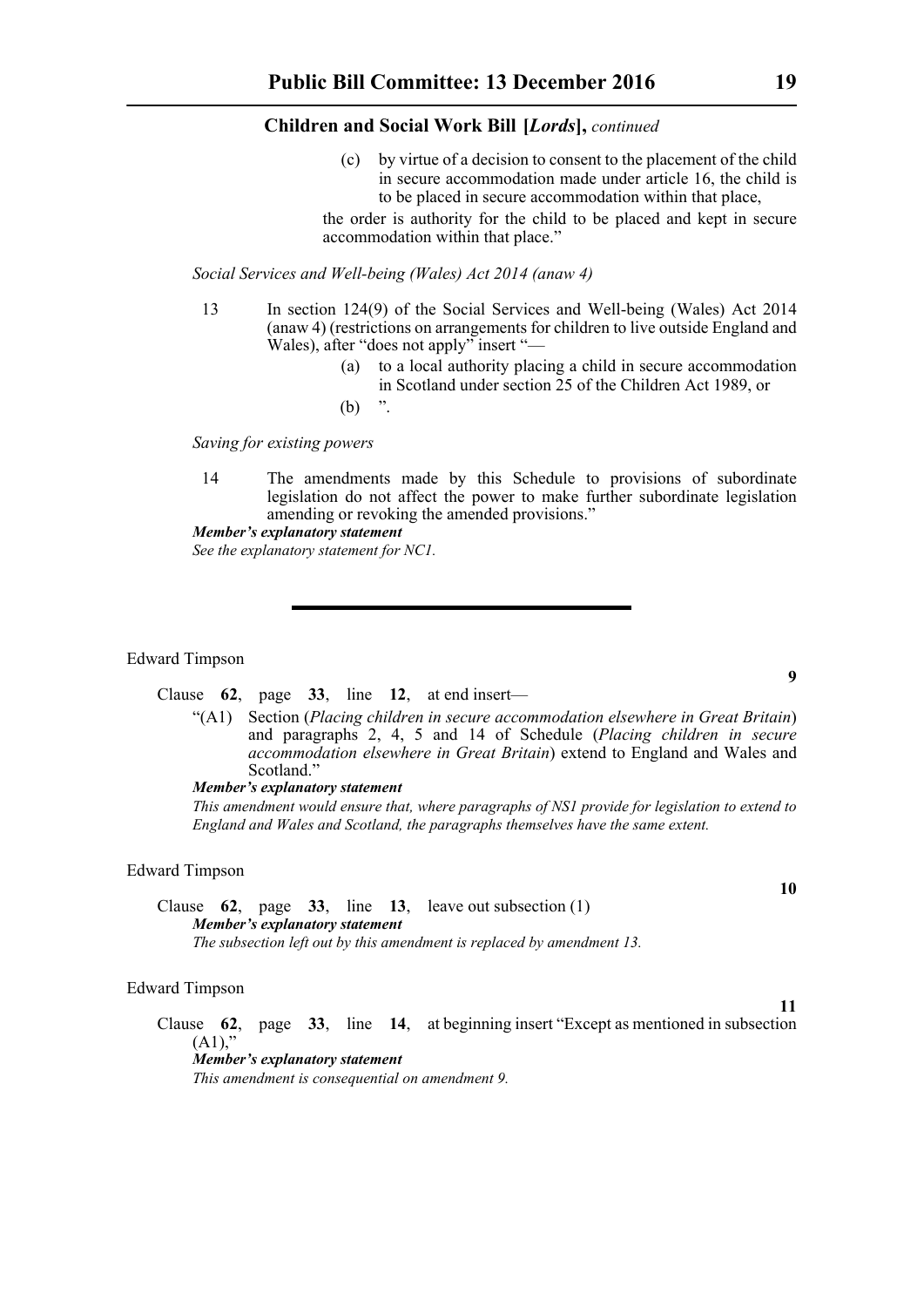### Edward Timpson

Clause **62**, page **33**, line **15**, leave out "enactment" and insert "provision" *Member's explanatory statement This amendment is consequential on amendment 9.*

#### Edward Timpson

Clause **62**, page **33**, line **16**, leave out subsection (3) and insert—

"() Subject to subsections  $(A1)$  and  $(B2)$ , Parts 1 and 2 extend to England and Wales only.

( ) This Part extends to England and Wales, Scotland and Northern Ireland." *Member's explanatory statement* 

*This would ensure that the final Part of the Bill extends throughout the United Kingdom, as well as making changes consequential on amendment 9.*

# Edward Timpson

Clause **63**, page **33**, line **19**, leave out "This Part comes" and insert "The following come'

*Member's explanatory statement* 

*This amendment and amendment 15 would provide for NC1 and NS1 (placing children in secure accommodation elsewhere in Great Britain) to come into force on the passing of the Bill.*

#### Edward Timpson

# Clause **63**, page **33**, line **19**, at end insert "—

(a) section (*Placing children in secure accommodation elsewhere in Great Britain*) and Schedule (*Placing children in secure accommodation elsewhere in Great Britain*);

# (b) this Part."

*Member's explanatory statement* 

*See the explanatory statement for amendment 14.*

# ORDER OF THE HOUSE [5 DECEMBER 2016]

That the following provisions shall apply to the Children and Social Work Bill [*Lords*]:

#### *Committal*

1. The Bill shall be committed to a Public Bill Committee.

#### *Proceedings in Public Bill Committee*

- 2. Proceedings in the Public Bill Committee shall (so far as not previously concluded) be brought to a conclusion on Tuesday 17 January 2017.
- 3. The Public Bill Committee shall have leave to sit twice on the first day on which it meets.

**13**

**12**

**15**